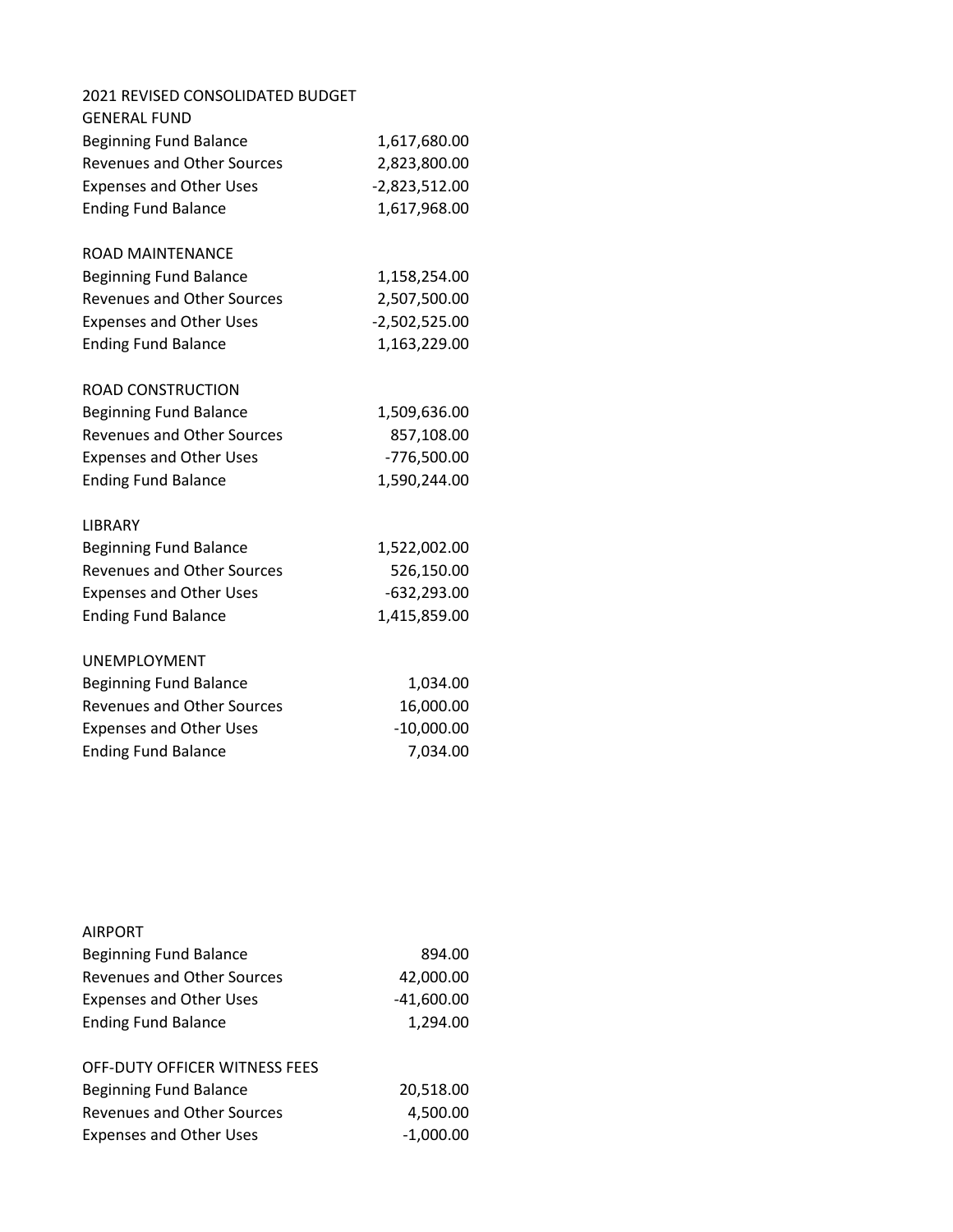| <b>Ending Fund Balance</b>        | 24,018.00     |
|-----------------------------------|---------------|
| <b>DETENTION CENTER</b>           |               |
| <b>Beginning Fund Balance</b>     | 1,030,226.00  |
| <b>Revenues and Other Sources</b> | 3,722,015.00  |
| <b>Expenses and Other Uses</b>    | -3,829,300.00 |
| <b>Ending Fund Balance</b>        | 922,941.00    |
| <b>HEALTH UNIT</b>                |               |
| <b>Beginning Fund Balance</b>     | 560,767.00    |
| <b>Revenues and Other Sources</b> | 500.00        |
| <b>Expenses and Other Uses</b>    | $-168,900.00$ |
| <b>Ending Fund Balance</b>        | 392,367.00    |
| <b>SALES TAX - LANDFILL</b>       |               |
| <b>Beginning Fund Balance</b>     | 14,549,593.00 |
| <b>Revenues and Other Sources</b> | 4,915,500.00  |
| <b>Expenses and Other Uses</b>    | -4,991,500.00 |
| <b>Ending Fund Balance</b>        | 14,473,593.00 |
| UNION PARISH LITTER COURT         |               |
| <b>Beginning Fund Balance</b>     | 2,448.00      |
| <b>Revenues and Other Sources</b> | 20,000.00     |
| <b>Expenses and Other Uses</b>    | $-15,400.00$  |
| <b>Ending Fund Balance</b>        | 7,048.00      |
| UNION PARISH COMM DIST            |               |
| <b>Beginning Fund Balance</b>     | 269,922.00    |
| <b>Revenues and Other Sources</b> | 392,100.00    |
| <b>Expenses and Other Uses</b>    | -337,400.00   |
| <b>Ending Fund Balance</b>        | 324,622.00    |
|                                   |               |
| <b>COLLECTIONS - SALES TAX</b>    |               |
| <b>Beginning Fund Balance</b>     | 289,269.00    |
| <b>Revenues and Other Sources</b> | 850,000.00    |
| <b>Expenses and Other Uses</b>    | -974,905.00   |
| <b>Ending Fund Balance</b>        | 164,364.00    |
| <b>HUD SECTION 8</b>              |               |
| <b>Beginning Fund Balance</b>     | 76,955.00     |
| <b>Revenues and Other Sources</b> | 740,811.00    |
| <b>Expenses and Other Uses</b>    | $-711,866.00$ |
| <b>Ending Fund Balance</b>        | 105,900.00    |
|                                   |               |

HOMELAND SECURITY